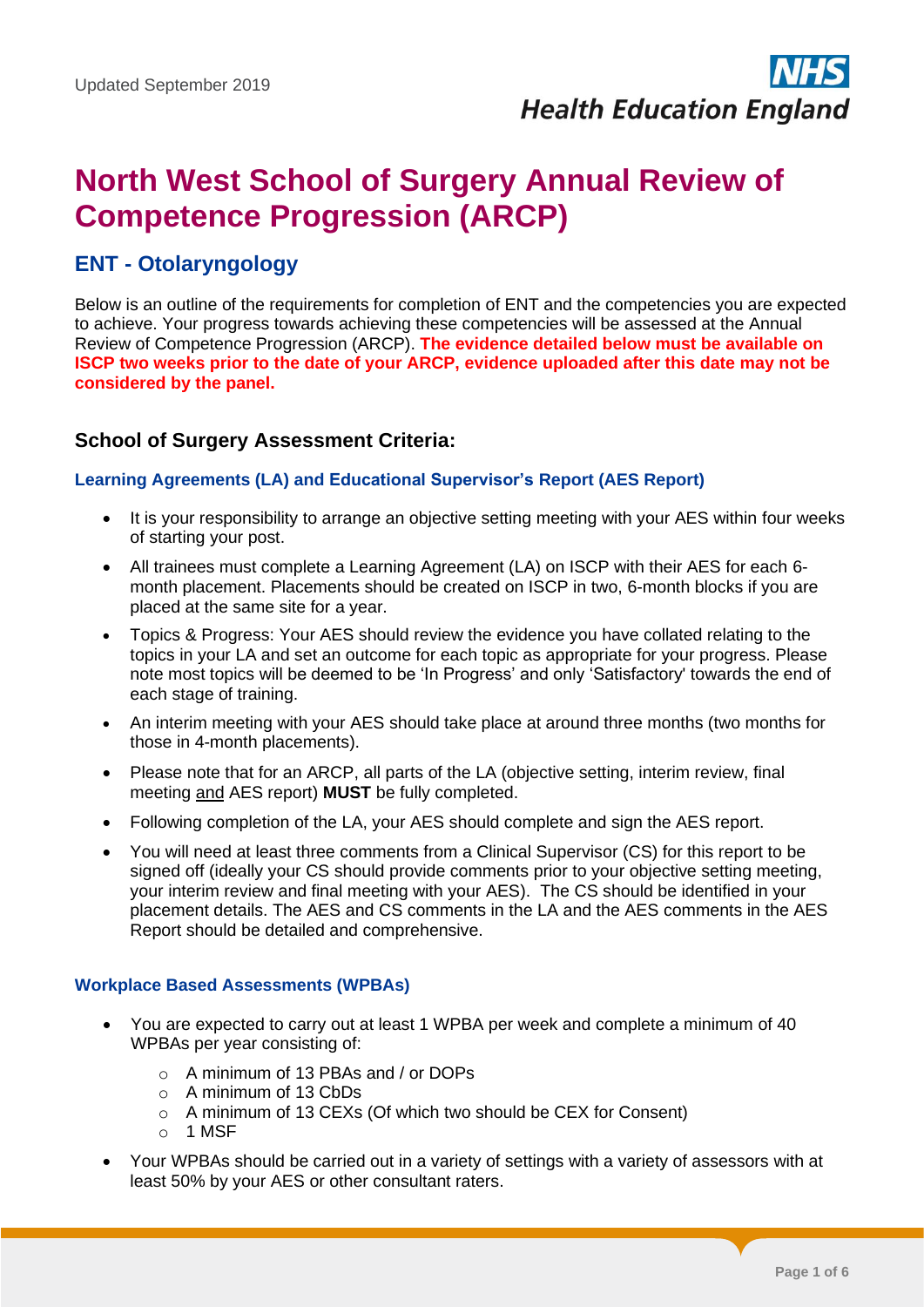- WPBAS should be spread out evenly throughout the training year.
- Assessments should include comments by the assessor reflecting feedback given on performance and areas for improvement with a global rating indicating the level achieved.
- All your WPBAs should be validated as the panel will not be able to see any un-validated assessments.
- You must ensure that comments on WPBAs are available to your AES / TPD, comments should not be marked as private.
- Guidance on the practicalities of WPBAs and information on assessment types is available on the ISCP website: [www.iscp.ac.uk/curriculum/surgical/assessment\\_practicalities.aspx](http://www.iscp.ac.uk/curriculum/surgical/assessment_practicalities.aspx)

# **Multi-Source Feedback (MSF)**

- You should complete an MSF annually approximately 4 months into your first placement. Complete the self-rating then nominate a minimum of 12 assessors. One of the assessors must be your AES, the other assessors should be more senior members of the healthcare team from a broad range of environments (e.g. ward, theatre, outpatients).
- When completing the self-assessment, you should refer to your previous MSF and Learning Agreement to identify areas that required development or that were rated outstanding. This should form the basis of your self-assessment for your current MSF.
- You should meet with your AES to discuss and sign off your MSF before your ARCP. If you don't it won't be visible to the panel and will not be considered as evidence.

# **Audit**

- You need to provide evidence of the completion of one audit per year, where you are the principle person responsible for the audit.
- Each completed audit must be presented locally.
- During the course of the training programme, audit must include a review of personal outcomes.
- Your audit activity must be recorded in the audit section of ISCP. It is recommended that your audit activity is assessed and for every completed audit you complete an assessment of audit (AoA): [www.iscp.ac.uk/curriculum/surgical/assessment\\_audit.aspx](http://www.iscp.ac.uk/curriculum/surgical/assessment_audit.aspx)

# **Research**

- You must provide evidence on ISCP of:
	- $\circ$  Two peer reviewed publications as first author from research or literature review (case reports do not count) undertaken from ST3 onwards, published (or accepted for publication) in an indexed journal.
	- o Completion of a Good Clinical Practice (GCP) course in Research Governance within three years of certification.
	- o Evidence of understanding of research methodologies (e.g. a dedicated course or relevant modules of a higher degree)
	- $\circ$  Evidence of critical appraisal of research literature (e.g. journal club activity).

# **Clinical Experience**

• You must have managed 1,000 emergencies in higher surgical training or have completed 300 nights on-call.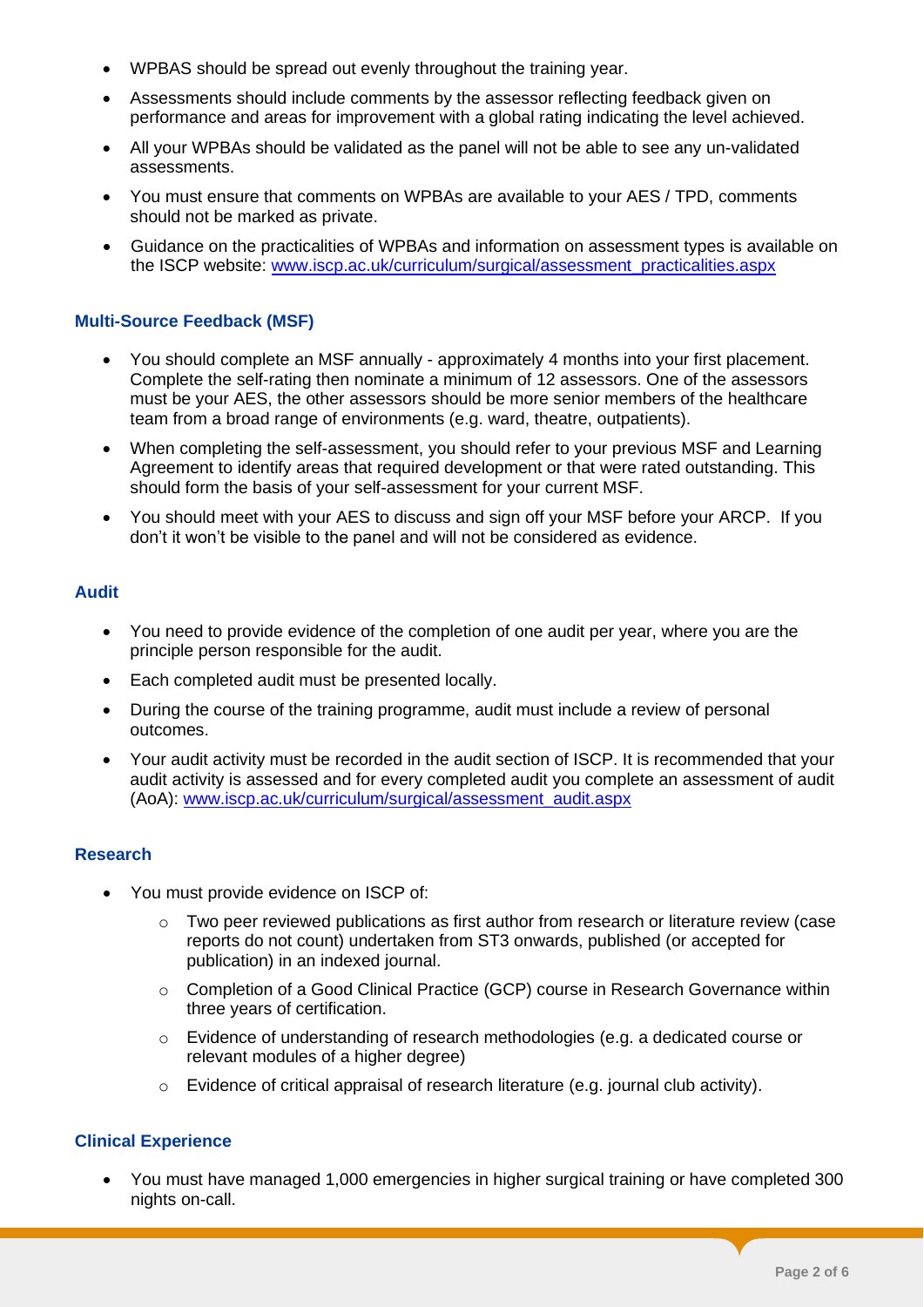- You should have experience in special interest clinics across the range of:
	- o Paediatric ORL
	- o Audiological
	- o Audiovestibular
	- o Otology
	- o Head & neck and thyroid (including oncology)
	- o Voice
	- o Rhinologic / allergy
	- o Oncology
	- o Snoring / sleep apnea
- You should have rotated through all of the main subjects within the ENT curriculum:
	- o Otology
	- o Neurotology
	- o Paediatrics
	- o Benign head & neck
	- o Head & neck oncology
	- o Rhinology and sinus surgery
	- o Facial plastics
	- o Voice and balance
- You should develop your clinical experience in one or more special interest areas.

# **Operative Experience**

- You will need to achieve a minimum of 2,000 cases during your six years of training (as the principle or main assisting surgeon) in a unit with a minimum of 500 operations annually.
- You need to be able to demonstrate areas of special interest by advanced surgical or medical experience in your logbook / portfolio for example fellowships, attendance at specialist combined clinics etc.
- You need to demonstrate your competence in the management of, and procedures allied to emergency care. In your logbook you should have as principle surgeon a minimum of:

| <b>Competency / Procedure</b>                         | <b>Minimum</b><br>No | <b>Notes</b>                                                                                                                                     |
|-------------------------------------------------------|----------------------|--------------------------------------------------------------------------------------------------------------------------------------------------|
| <b>Mastoid operations</b>                             | 10                   | As principal surgeon - P, T, STU, STS                                                                                                            |
| Major neck operations                                 | 10                   | As principal surgeon (including all neck dissections,<br>all open malignant head & neck surgery, parotid<br>and thyroid surgery, P, T, STU, STS) |
| Tracheostomies                                        | 10                   | P. T. STU, STS                                                                                                                                   |
| <b>Paediatric Endoscopies</b><br>(including flexible) | 10                   | As main surgeon - P, T, STU, STS                                                                                                                 |
| Septorhinoplasties                                    | 10                   | As main surgeon - P, T, STU, STS                                                                                                                 |
| <b>FESS</b>                                           | 10                   | As only scrubbed surgeon - P, T, STU                                                                                                             |
| Removal of foreign bodies from<br>airway              | 10                   | Including nasal foreign bodies and fish bones. P, T,<br>STU, STS                                                                                 |

• You should also refer to the SACs Index Emergency Cases document: <https://www.jcst.org/quality-assurance/certification-guidelines-and-checklists/>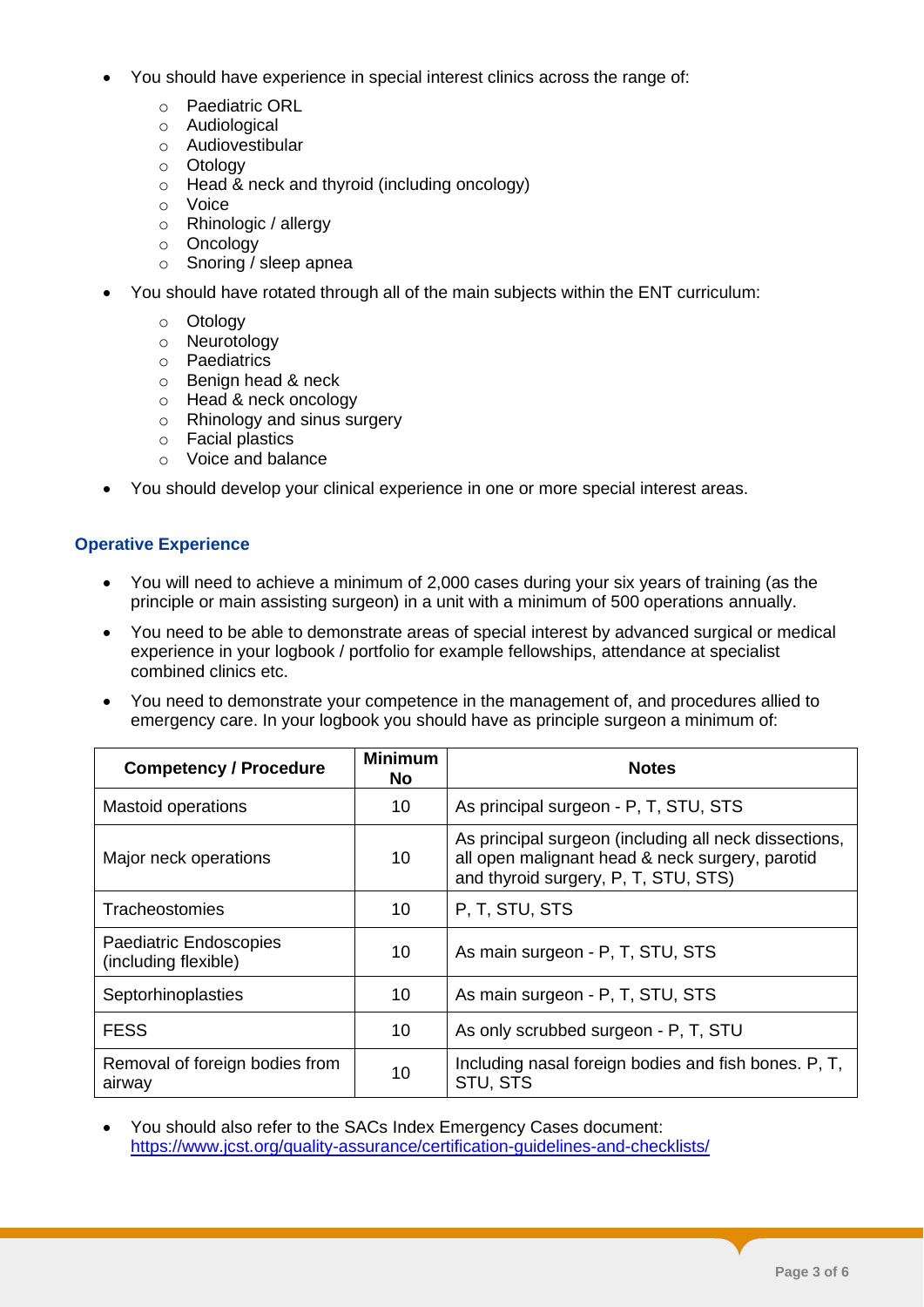# **Logbook**

- You should ensure your logbook is up to date in time for the ARCP.If your logbook is not linked to ISCP on the day of the ARCP the panel will not be able to assess your progress.
- You will also need to upload a copy of your SAC indicative numbers logbook to ISCP (this is to cover the period from starting higher training to the date of your review).

# **Syllabus**

• You should use the most up to date syllabus available on ISCP: [https://www.iscp.ac.uk/curriculum/surgical/surgical\\_syllabus\\_list.aspx](https://www.iscp.ac.uk/curriculum/surgical/surgical_syllabus_list.aspx)

# **Medical Education**

• You need to demonstrate and upload evidence to ISCP of teaching and education experience, e.g. teaching on a course, organising a conference or having a diploma or degree in education.

# **Management and Leadership**

- You need to demonstrate and upload evidence to ISCP of management skills, e.g. running rotas, improving services etc.
- You need to demonstrate and upload evidence to ISCP of leadership skills, e.g. setting up and running a course, being trainee rep etc.

#### **Educational Conferences, Courses and Qualifications**

- You will need to provide evidence on ISCP of attending the craft courses and attending and contributing to national and international conferences during training.
- You must be able to provide evidence of successful completion of the courses within the curriculum.

#### **Teaching Attendance**

- Attendance at the teaching programme is mandatory and a minimum of 70% attendance is required.
- You are required to provide feedback on the sessions attended and a minimum feedback rate of 90% is required.
- You will also need to achieve a minimum of 90% for reflection on ALL teaching sessions.

# **Examinations**

• Trainees will be expected to detail all examination attempts and results in the other evidence section of ISCP under examinations. If you have passed an exam, please ensure you upload evidence to ISCP (e.g. exam certificate, email from the exam body confirming the pass etc).

# **Reflective Writing**

• You should complete at least three pieces of reflective writing per year and upload them as a word document in the "Other evidence" section under the heading "Miscellaneous" titled "Reflective Practice 1", etc.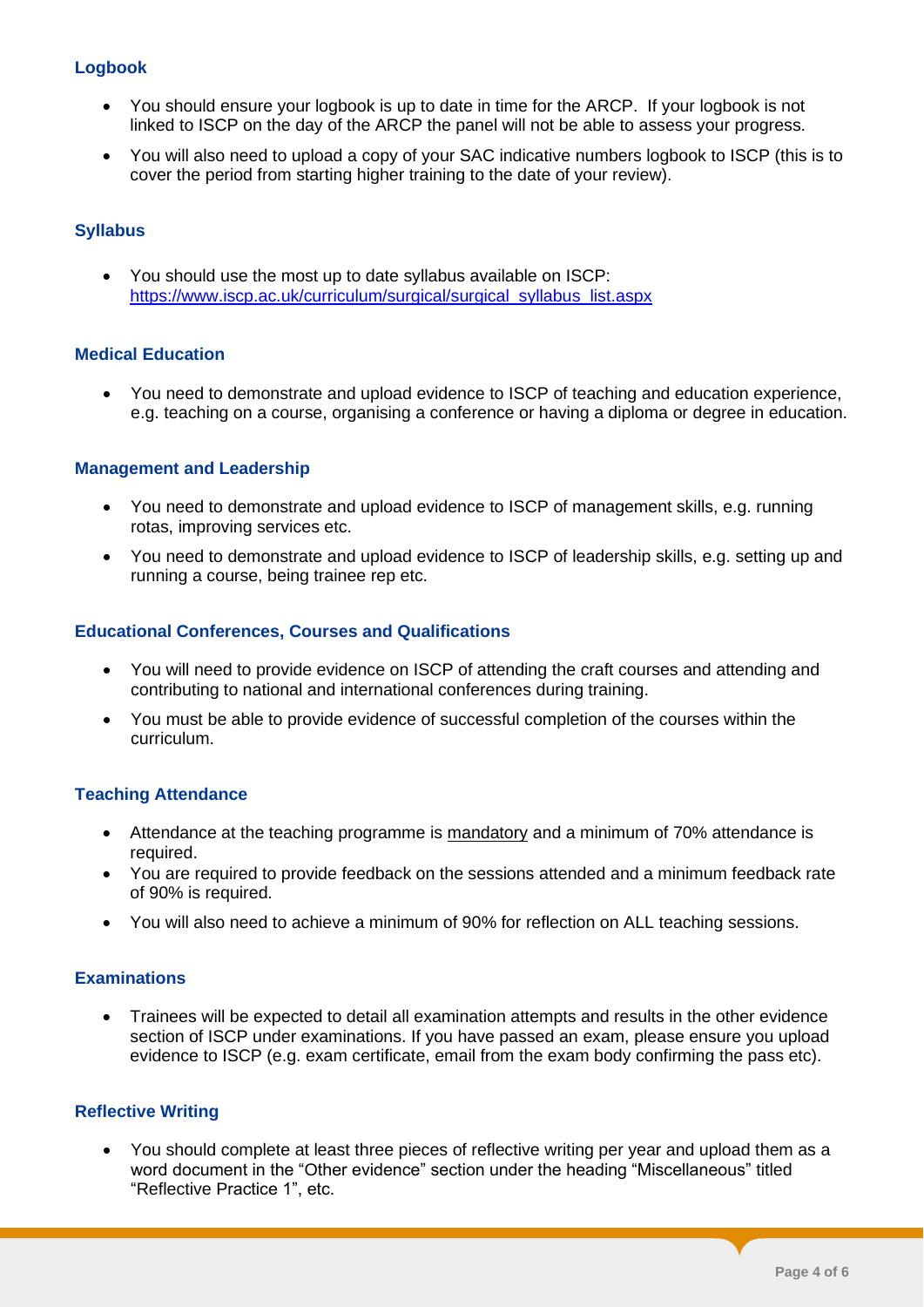# **Curriculum Vitae & PDP**

- You will need to upload an up to date copy of your CV to ISCP for the ARCP.
- The ARCP panel will review the evidence section of your ISCP portfolio so please ensure it is up to date with details of courses, publications etc. and reflects the information on your CV.
- You will need to upload a copy of your current timetable to the evidence section of ISCP. This timetable should be for your current post and should clearly identify your duties.
- You will need to complete a PDP on ISCP for each 6-month placement, the PDP should use SMART principles and include both short-term and long-term goals that are specific to you.

#### **Joint Clinical and Academic Training Programmes**

• Trainees who are undertaking joint clinical and academic training programmes (Academic Clinical Fellowship / Lectureship) need to submit an academic report by the deadline set in the ARCP email sent to you.

#### **Out of Programme**

- Trainees who are Out of Programme for Clinical Training (OOPT) must complete the assessments required by the specialty curriculum. For a period of OOPT to count towards the award of CCT, evidence will be required by the SAC that educational objectives have been met including ISCP assessments for the entire period or a satisfactory trainer's report.
- Trainees who are Out of Programme for Research (OOPR) or Out of Programme for Experience (OOPE) will need to submit a report from their research supervisor prior to their ARCP or Interim Progress Review.

#### **JCST Trainee Survey**

• You must complete the JCST survey for each placement via ISCP.

# **Form R**

- The Form R is a mandatory requirement from the GMC for all ARCPs. Both Part A&B of the Form R must be completed for every ARCP (the Form R is not required for Interim Progress Reviews). The Form R must be completed within 4 weeks of the ARCP. If a Form R has not been completed within the month prior to the ARCP or is incomplete the panel will be unable to issue a satisfactory outcome.
- You must make sure that all parts of the Form R are fully completed including the scope of practice section. The Scope of practice should include:
	- $\circ$  Each of your training posts if you are or were in a training programme;
	- o Any time out of programme, e.g. OOP, maternity leave, career break, etc;
	- o Any voluntary or advisory work, work in non-NHS bodies, or self-employment;
	- o Any work as a locum. For locum work, please group shifts with one employer within an unbroken period as one employer-entry. Include the number of shifts worked during each employer-period.

The links to the Form R (Part A&B) are:

- Form R Part A:<https://www.nwpgmd.nhs.uk/form-r-part>
- Form R Part B: <https://www.nwpgmd.nhs.uk/form-r-part-b>